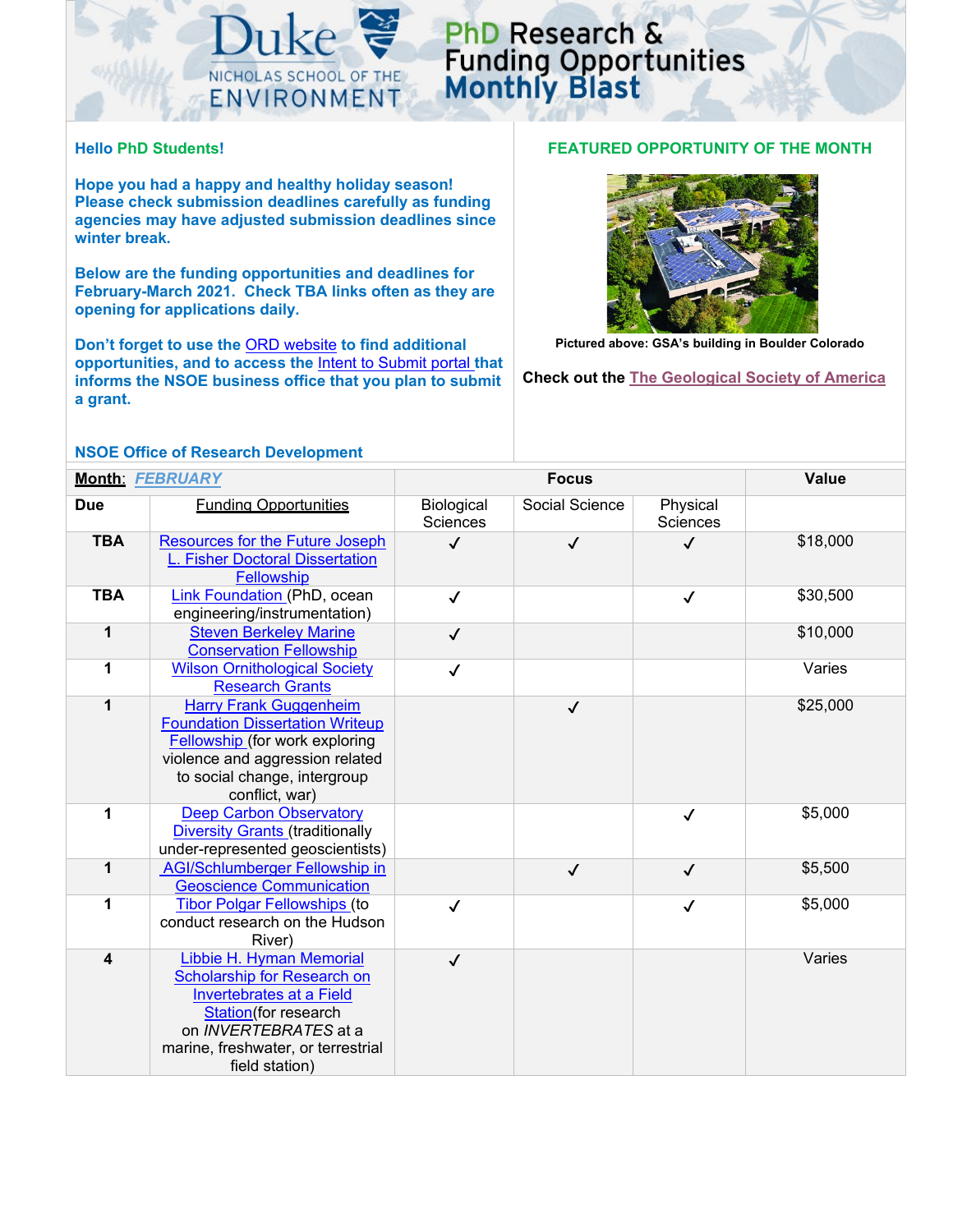| 8                   | [Internal]: Summer Foreign<br>anguage and <b>Area Studies</b>                                                                                                                               | $\checkmark$                  | ✓              | $\checkmark$                | Varies           |  |
|---------------------|---------------------------------------------------------------------------------------------------------------------------------------------------------------------------------------------|-------------------------------|----------------|-----------------------------|------------------|--|
| 12                  | <b>Fellowships</b><br><b>North Pacific Research Board</b>                                                                                                                                   | $\checkmark$                  | $\checkmark$   | $\checkmark$                | \$25,000         |  |
|                     | <b>Graduate Student Research</b><br><b>Awards</b>                                                                                                                                           |                               |                |                             |                  |  |
| 15                  | <b>Smithsonian Institution Short-</b><br><b>Term Fellowship Program</b>                                                                                                                     | $\checkmark$                  |                |                             | \$1,000/month    |  |
| 15                  | <b>Fellowships in Geophysical Fluid</b><br><b>Dynamics at Woods Hole</b><br>Oceanographic Institution                                                                                       |                               |                | $\checkmark$                | \$7,793          |  |
| 15                  | Link Foundation/Smithsonian 12-<br>week graduate research<br>fellowships (at Smithsonian<br>Marine Station)                                                                                 | $\checkmark$                  |                |                             | \$6,500          |  |
| 15                  | <b>Hispanic Scholarship Fund</b>                                                                                                                                                            | $\checkmark$                  | $\checkmark$   | $\checkmark$                | Varies           |  |
| 15                  | [internal, international]: Duke<br>Center for International and<br><b>Global Studies Graduate Awards</b><br>for Research and Training                                                       | $\checkmark$                  | $\checkmark$   | $\checkmark$                | Varies           |  |
| 16                  | <b>American Museum of Natural</b><br><b>History Theodore Roosevelt</b><br>Memorial Grants (research on N.<br>American fauna in any phase of<br>wildlife conservation or natural<br>history) | $\checkmark$                  |                |                             | Varies           |  |
| 16                  | [internal]: Duke Support for<br><b>Interdisciplinary Graduate</b><br><b>Network (D-SIGN) Grants</b>                                                                                         | $\checkmark$                  | $\checkmark$   | $\checkmark$                | \$20,000         |  |
| 16                  | [internal]: Office of the Vice<br><b>Provost for Interdisciplinary</b><br><b>Studies Graduate Student</b><br><b>Training Enhancement (GSTEG)</b><br><b>Grants</b>                           | $\checkmark$                  | $\checkmark$   | $\checkmark$                | \$5,000          |  |
| 21                  | Dean John A. Knauss Marine<br><b>Policy Fellowship</b>                                                                                                                                      |                               | $\checkmark$   |                             | Varies           |  |
| 27                  | [internal, international]: Duke<br><b>Brazil Initiative Student and</b><br><b>Faculty Research Grants</b>                                                                                   | $\checkmark$                  | ✓              | $\checkmark$                | Varies           |  |
| 28                  | <b>Kleinhans Fellowship for</b><br><b>Community Forestry</b><br>Research (in Latin America)                                                                                                 | $\checkmark$                  |                |                             | \$20,000         |  |
| 28                  | <b>General Study Scholarship (for</b><br>those of Italian descent)                                                                                                                          | $\checkmark$                  | $\checkmark$   | $\checkmark$                | \$2,000-\$12,000 |  |
|                     |                                                                                                                                                                                             |                               |                |                             |                  |  |
| <b>Month: MARCH</b> |                                                                                                                                                                                             |                               | <b>Focus</b>   |                             | <b>Value</b>     |  |
| <b>Due</b>          | <b>Funding Opportunities</b>                                                                                                                                                                | Biological<br><b>Sciences</b> | Social Science | Physical<br><b>Sciences</b> |                  |  |
| <b>TBA</b>          | <b>Property and Environment</b><br><b>Research Center Lone Mountain</b><br>Fellowship                                                                                                       |                               | $\checkmark$   |                             | Varies           |  |
| 1                   | <b>Water Environment Foundation</b><br><b>Canham Studies Scholarship</b>                                                                                                                    |                               | $\checkmark$   | $\checkmark$                | \$25,000         |  |
| $\mathbf 1$         | <b>linternationall: Alexander von</b><br><b>Humboldt International Climate</b><br><b>Protection Fellowships</b>                                                                             | $\checkmark$                  | $\checkmark$   | $\checkmark$                | Varies           |  |
| 1                   | [Internal]: Human Rights                                                                                                                                                                    |                               | $\checkmark$   |                             | \$2,000          |  |

[Summer Research Grants](http://humanrights.fhi.duke.edu/students/opportunities/research-grants/)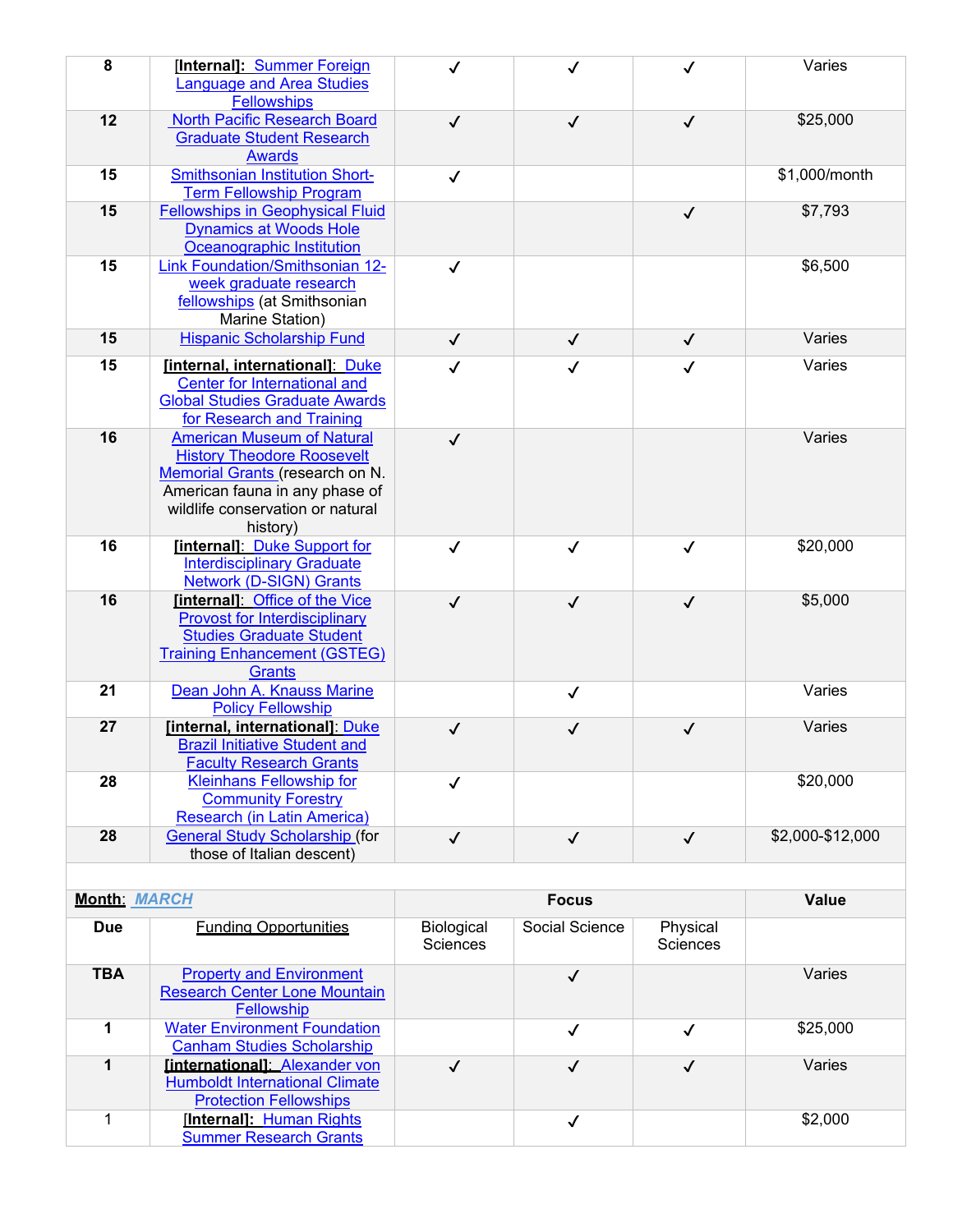| 1              | <b>WWF Russell E. Train</b><br><b>Fellowships (international</b><br>students, conservation)                                                                                                                                      | $\checkmark$ |              |              | Varies   |
|----------------|----------------------------------------------------------------------------------------------------------------------------------------------------------------------------------------------------------------------------------|--------------|--------------|--------------|----------|
| $\overline{2}$ | [Internal]: Duke University<br><b>Wetland Center Graduate</b><br><b>Student Research Support</b><br>Grants                                                                                                                       | $\checkmark$ | $\checkmark$ | $\checkmark$ | \$5,000  |
| $\overline{3}$ | <b>NC Space Grant Graduate</b><br><b>Research Fellowship Program</b>                                                                                                                                                             |              |              | $\checkmark$ | \$10,000 |
| 12             | <b>Mark Bain Graduate</b><br>Fellowships (for research on the<br>Hudson River)                                                                                                                                                   | ✓            |              |              | \$15,000 |
| 15             | <b>Hydro Research Foundation</b><br><b>Research Awards</b>                                                                                                                                                                       |              |              | $\checkmark$ | \$28,000 |
| 15             | <b>American Museum of Natural</b><br><b>History Lerner-Gray Fund for</b><br><b>Marine Research (projects)</b><br>dealing with systematics,<br>evolution, ecology and field-<br>oriented behavioral studies of<br>marine animals) | ✓            |              |              | Varies   |
| 15             | Sigma Xi Grants in Aid of<br><b>Research</b>                                                                                                                                                                                     | $\checkmark$ | $\checkmark$ | $\checkmark$ | Varies   |
| 18             | <b>Fulbright-Hays Doctoral</b><br><b>Dissertation Research Abroad</b>                                                                                                                                                            | $\checkmark$ | $\checkmark$ | $\checkmark$ | Varies   |
| 31             | <b>Association for Women</b><br><b>Geoscientists Chrysalis</b><br><b>Scholarship Fund</b>                                                                                                                                        |              |              | $\checkmark$ | \$2,000  |

| <b>ROLLING APPLICATIONS</b> |                                                                                                                                                              | <b>Focus</b>           |                    |                      | <b>Value</b>       |
|-----------------------------|--------------------------------------------------------------------------------------------------------------------------------------------------------------|------------------------|--------------------|----------------------|--------------------|
|                             | <b>Fundina</b><br><b>Opportunities</b>                                                                                                                       | Biological<br>Sciences | Social Science     | Physical<br>Sciences |                    |
|                             | <b>Charles Koch Dissertation</b><br><b>Grants (economic freedom</b><br><u>focus)</u>                                                                         | $\boldsymbol{\nu}$     | $\boldsymbol{\nu}$ | ✓                    | \$5,000            |
|                             | <b>Center for Dark Energy</b><br><b>Biosphere Investigations</b><br><b>Research Exchange Program</b>                                                         | V                      |                    | ✔                    | \$5,000            |
|                             | <b>CIMO Fellowships (for study in</b><br>Finland)                                                                                                            |                        | $\boldsymbol{\nu}$ |                      | $\boldsymbol{\nu}$ |
|                             | David Towle Fellowships at the<br><b>Mount Desert Island Biological</b><br>aboratory (pref. for students<br>interested in physiology of<br>marine organisms) | V                      |                    |                      | Varies             |
|                             | <b>Duke Environmental Economics</b><br>Doctoral Scholars (DEEDS)<br>funding; contact Brian Murray<br>(brian.murray@duke.edu)                                 |                        | $\boldsymbol{\nu}$ |                      | Varies             |
|                             | <b>Global Innovation Fund</b>                                                                                                                                | V                      | ✔                  | ✓                    | Varies             |
|                             | Internal: Kenan Institute for<br><b>Ethics Campus Grants</b>                                                                                                 | $\checkmark$           | $\boldsymbol{\nu}$ | $\boldsymbol{\nu}$   | \$500              |
|                             | os Alamos National Laboratory<br><b>Graduate Research Assistant</b><br>Program                                                                               |                        |                    | $\boldsymbol{\nu}$   | Varies             |
|                             | [internal]: Mellon Conference<br><b>Travel Grants</b>                                                                                                        | $\checkmark$           | $\boldsymbol{\nu}$ | $\boldsymbol{\nu}$   | \$4,000            |
|                             | <b>NATO Center for Maritime</b><br><b>Research and Experimentation</b>                                                                                       | $\boldsymbol{\nu}$     |                    | $\boldsymbol{\nu}$   | Varies             |